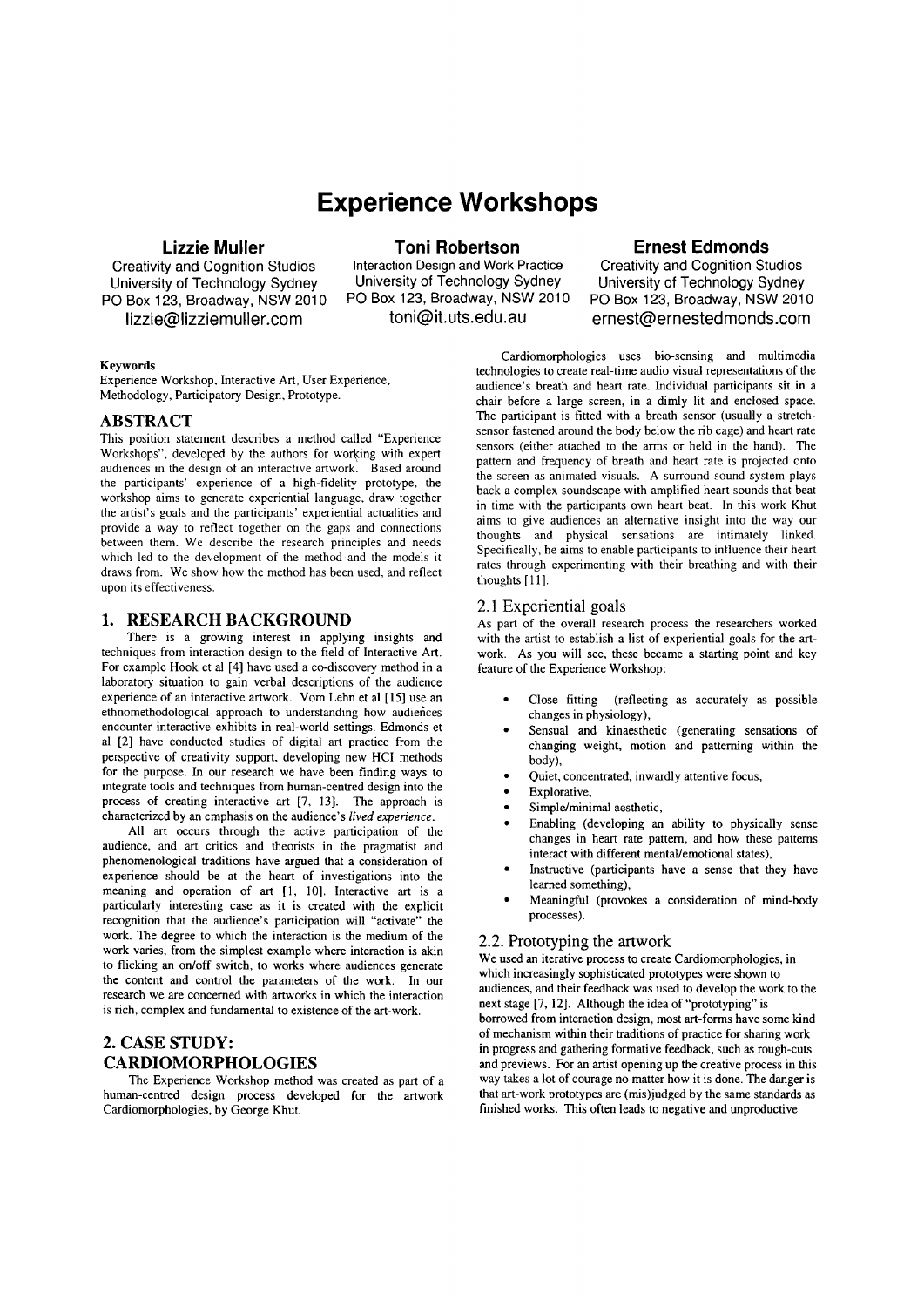feedback. It is incredibly important therefore to structure and manage the audience's experience of and reflection on the prototype carefully. The prototype is a key point on the journey from a concept to an actual thing. It offers a tangible, shared experience which can be the basis of discussion between everyone involved in the project. The audience needs support in order to reflect on the prototype, not as a half finished artefact, but as a way of stimulating and grounding imagination. The Experience Workshop was developed as a way to structure this discussion with the audience, and particularly with the knowledgeable or "expert" section of the audience.

# **3. WORKING WITH EXPERTS**

During our data-gathering we noticed that a large proportion of the audience for Cardiomorphologies had a professional interest in aspects of the work, particularly art and interaction design. We were interested in the insights that might come from the experience of this specialised sub-group of the audience. We wanted to develop a method that would allow us to work with this group as peers.

We foresaw a potential conflict between our emphasis on lived experience and the professional audiences' training and habits, which teach them to quickly turn *experience* into material for informed, evaluative *opinion.* This is a vital part of their professional work, but in this research we were interested in intervening in this process to allow new possibilities to emerge from lived experience. We had used human-centred design techniques, such as personas and scenarios, to help us to reflect on lived experience (both our own and that of the audience) in our own professional practice, so we aimed to design a collaborative tool that could facilitate a similar process for professional audiences.

Since there were many different kinds of professional knowledge relevant to the piece we decided to develop a group based activity that would provide different perspectives on the work at once. This was also intended to help "defarniliarize" the process of creating professional judgements by juxtaposing different knowledge bases. Our aim was to develop a method that would allow us to collaborate with this group as knowledgeable actors. We were looking for a process that would support the participatory creation of meaningful outcomes rather than the generation of raw data.

## **4. MODELS OF GROUP WORK**

We drew on existing tools from museum studies and participatory design including Focus Groups, Future Workshops and the "Excellent Judges" framework for museum professionals.

#### 4.1 Focus groups

Focus groups are a flexible technique for qualitative data gathering which elicit in-depth views from a closely targeted specific group. Kreuger defines them as a "carefully planned discussion designed to obtain perceptions in a defined area of interest in a permissive, non-threatening environment"[8]. They have a history in social research and marketing, and are often used in exhibition evaluation and development [5]. According to some researchers focus groups were originally used in the evaluation of audience response to radio programs in 1941 (see [9] for a thorough review of the literature). The value of the technique is that the momentum of group dialogue will uncover topics, and probe more deeply than individual interviews, whilst allowing researchers to identify points of commonality and difference between participants, The range of uses of focus groups relevant to our needs in the project include learning how respondents talk about phenomena, identifying problems with a service or product and stimulating new ideas and creative concepts.

Relevant good practice recommendations from the focus group literature [9] include keeping a group small enough so that all members can easily contribute, particularly in expert groups where participants are more knowledgeable and will have more to say, There are lots of different views on how to plan questions, a common one being the funnel approach (general to specific), Kreuger is particularly useful in arguing that you should rarely use "why" questions which lead to over simplified rationalisations led by the situation. He suggests emphasising open-ended descriptive questions which allow people to talk about the actualities of their experiences [8], Lewis [9) also points out that focus groups benefit from readily available stimulus material such as floor plans. mock-ups etc so that participants have something concrete to refer to.

#### 4.2 Future workshops

Focus groups are very much based on question asking. and as a result tend to cast participants as sources of information rather than reflective actors, In Participatory Design a tool called the Future Workshop has been co-opted from the area of community decision-making to facilitate more active group work [6), Future Workshops focus on the generation of possibilities for a particular work situation by skilled participants, The workshop has three phases; critique, fantasy and implementation. The critique aims to generate descriptions and insight into the participants' problems in their current experience. It is based on structured brainstorming in which participants are each given short periods of time to speak freely without the need to defend or explain their words, Their narratives are converted into short statements written on wall charts,

Kensing describes a particular technique of noticing and developing metaphors in participant's language which helps to gain insights into the way certain phenomena are experienced by the participants, and to begin to group and organise statements,

The fantasy phase is similarly structured, but based on generating imaginative possibilities, In the implementation phase participants work in groups to convert these possibilities into outlines of utopian situations and evaluate their potential. The future workshop method provides ways to generate shared material, and put the participants in the driving seat.

#### 4.3 Excellent Judges

The Excellent Judges concept is part of a professional development strategy for museum professionals called the Framework for Judging Excellence [14]. This encourages professionals engaged in visitor-centred exhibition design to reflect on and share their work with colleagues. The framework provides a structured approach to evaluating an exhibition individually in situ and then discussing it in peer-groups known as "Excellent Judges". It uses four criteria for evaluation; comfortable. engaging, reinforcing, meaningful. The framework encourages professionals to keep initial notes on their experience in museums called "call outs", which focus on "feeling-verbs" that reflect thoughts, feelings and responses, and to use these as evidence in assessing the exhibition against the 4 criteria. The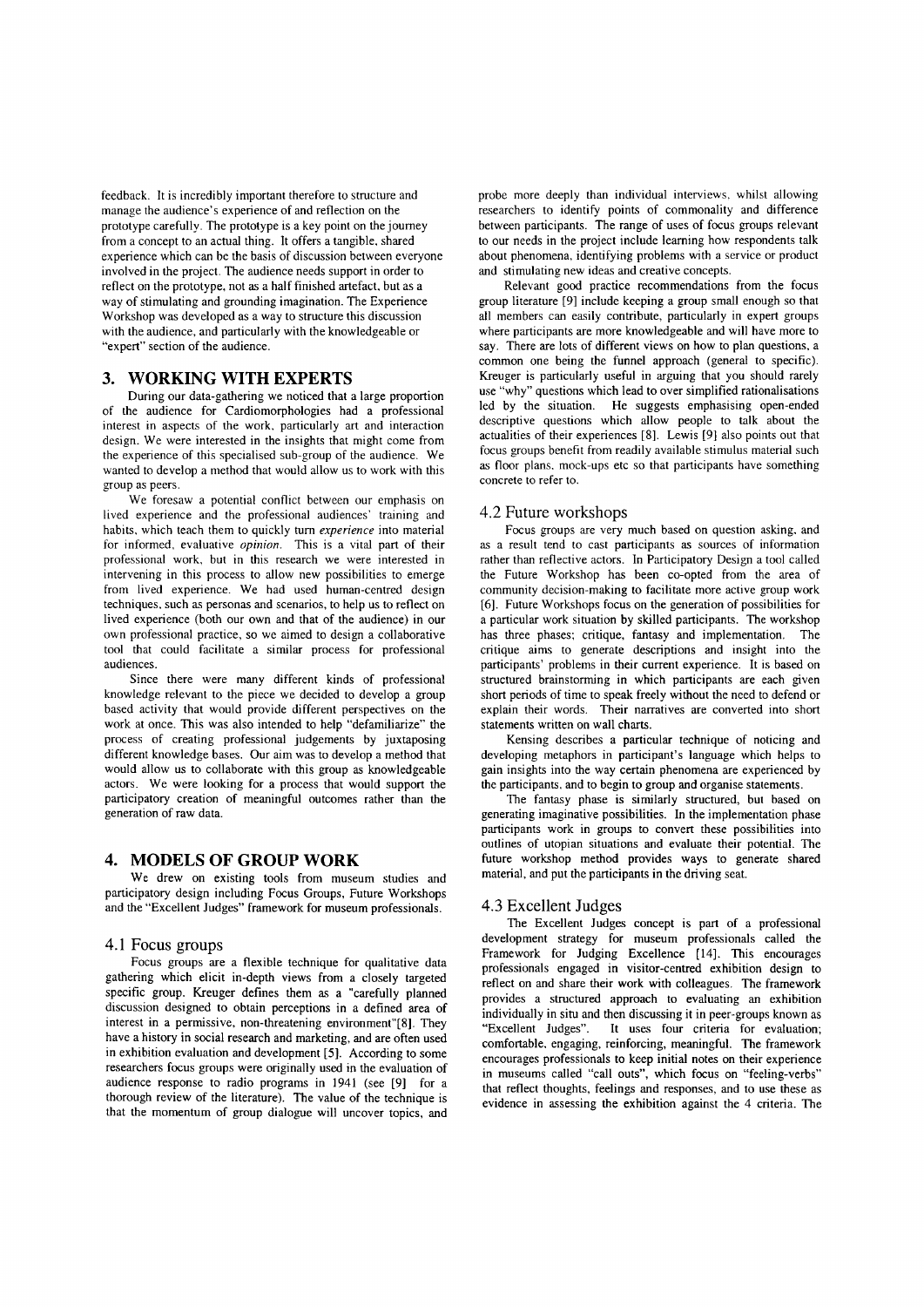group discussion is based on exploration of areas of disagreement and consensus within the group. The drawback of the method from our perspective is firstly that it asks participants to record thoughts during the experience, which may alter it, and secondly that it encourages a rapid move to professional judgement against set criteria that do not grow out of the project itself.

# **5. THE EXPERIENCE WORKSHOP**

All of the methods described above provide useful starting points, but none could fully achieve what we required. We developed our own tool to specifically respond to our research needs; to work with expert audiences on a professional level whilst staying closely accountable to their lived experience of the prototype. Using the artists' experiential goals as a starting point our aims for the workshop were:

- To generate experiential language to describe the prototype
- To use experiential language to draw together the artists' aims and the audience's actualities
- To provide a way for the audience, artist and researchers to reflect together on the gaps and connections between the aims and the experiences.

#### 5.1 Setting the scene

We invited a group of six professionals working with art, interaction design and sound to take part. They were told that they would be taking part in a discussion and that no preparation was required. They each experienced the Cardiomorphologies prototype individually over the course of the day. At the end of the day they joined together in an informal setting, with the artist, a documenter and a moderator. The moderator set the scene by explaining the wider research project, and asking each person to introduce themselves, and their area of expertise briefly. The moderator described the workshop process as a collaborative way of understanding the prototype. She made it clear that we were primarily interested in their experience, that all material was useful (positive or negative) and that there were no right or wrong answers.

#### 5.2 Generating experiential language

Joan Greebaum and Morten Kyng write that "...since neither designer nor user groups can fully understand each others' practices or meanings, we need to build a bridge that brings these experiences closer together."[3]. In the first part of the workshop we aimed to build a "language bridge" to join together the experiences of the audience, the artist and the researchers. To generate shared descriptive language we asked the participants to take turns describing their experience of the prototype as it unfolded over the course of their interaction. They were asked to stick as closely as possible to what they did or felt at the time. The rest of the group listened and noted down on two different coloured post-its key phrases that concurred with or contradicted their own experience of the work. They were free to mark the phrases as either 'positive' or negative" if they chose.

The participants responded well to this phase. They fluently described their experience in descriptive rather than evaluative terms, often saying things such as "at that point I noticed" which indicated a degree of "reliving" the experience, and attempting to report it in sequence. It is useful to have a good example of experiential reporting at the start, as this can help set the tone for the rest of the reports. A good way to ensure this would be to ask an experienced participant (i.e. one who has taken part in such workshops before) to begin. The process may have been improved by allowing participants to watch their experience on video as they described it, as with video-cued recall. However the duration of each experience (20minutes) made it impossible to report the experience in real-time.

The listeners also responded well, writing between 7 and 14 separate notes for each report. The level of concordance between reports was striking. For certain aspects of the experience there were up to 5 duplicate notes by different authors. Some comments later appeared hastily written or cryptic, and were difficult to interpret even for their author. One way to mitigate this would be to allow participants a minute to review and develop notes between reports while the content is fresh.

#### 5.3 Drawing together goals and experience

In the second phase the artist presented his eight experiential goals to the participants. Each was written at the top of a large piece of paper, and these were then spread around the room. The participants were asked to assign words and phrases generated in the first phase to different experiential goals (see fig. I for an example of one aim). The aim was to find out whether any of the experiential goals coincided with the participants' own understanding of their experience and were understood as meaningful categories. If so we were interested in what language they used to describe those experiences and what aspects of them were positive or negative. There was also a spare piece of paper for any aspects of the experience that were not considered to tie into any of the aims.

This part of the process was fun and physical, providing a welcome kinaesthetic intervention in a process of listening and verbalising. It appeared deceptively straightforward, but included some quite complex process of learning and negotiation. Understanding exactly what the artist meant by certain goals was achieved by a process of considering and discussing the attribution of experiential aspects. A fairly high degree of flexibility in "the rules" of facilitation supported this process. For example participants wanted to duplicate certain aspects so that they could attribute them to more than one aim, and be allowed to alter their attributions when they saw what others had done. Arranging the goals spatially seemed to help this process, supporting conceptual distinctions between and goals. It may be important to pay close attention to this spatial arrangement, ensuring that you don't create either a "no go zone" where 3 or 4 unpopular goals are grouped together, or creating confusion or false distinctions by placing apparently similar goals either next to one another or too far apart.

## 5.4 Reflecting on goals and experiences

All the participants, including the artist and the facilitator used the associated sets of goals and experiential language to reflect on their experiences of the prototype. Discussion focused on gaps and coincidences. The group particularly explored goals which had few or no experiential aspects attributed to them, areas of obvious and strong agreement about positive or negative aspects, and the "spare" experiential aspects which were unattributed. The aim of this was two-fold. Firstly to identify aspects of the prototype that could be built upon, improved or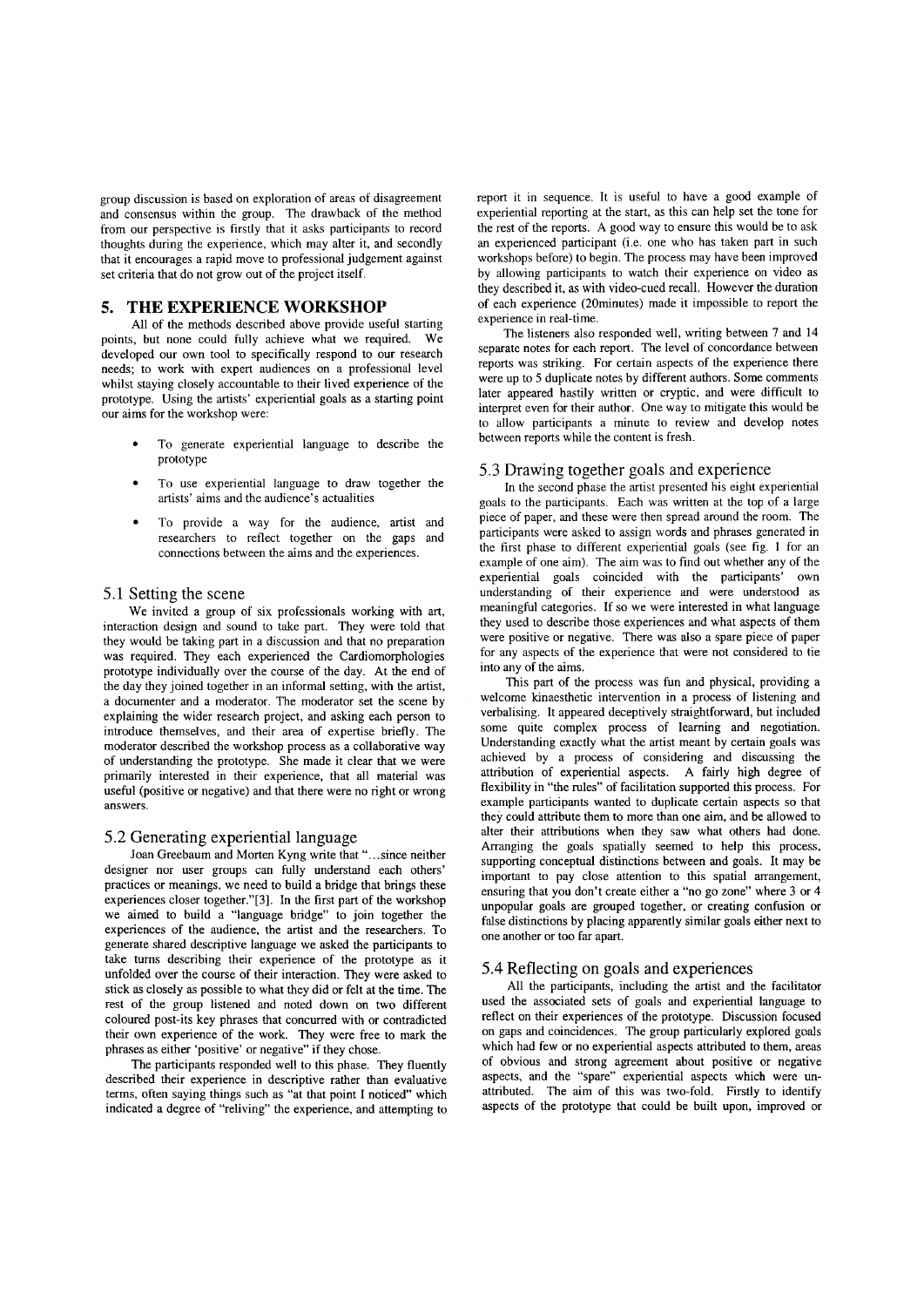dropped in order to more closely achieve the goals, but also a reevaluation of the goals themselves and their realistic potential.

For example the categories "Quiet, Concentrated and Inward" and "Close Fit" were extremely resonant for participants, the former attracting a large number of positive comments and the latter a mixed response. We judged that we had got the atmospheric approach to the work right, but that the visualisations and sound needed to reflect peoples physical feelings more closely and respond more exactly and rapidly to changes. Three of the experiential goals, "Enabling", "Instructive" and "Meaningful" were almost completely ignored by participants, who did not find them to match their experience. It was clear that these objectives were not being delivered by the experience as it stood (and were not perceived necessarily as desirable by the audience). We needed to reconsider our means of achieving them, and further, their existence as realistic goals.

One particularly interesting aspect was that the same responses would appear in numerous different categories, rather than all being attributed together. This suggests that the borders between elements of the experience are blurry; implying that any changes made need to consider how the different elements interrelate.

For an in-depth discussion of the insights gained from the workshop into the prototype, and the developments in the artwork that were made as a result see Muller et al (2006) [12].

#### 5.5 The role of the moderator

As in focus groups, the role of the moderator is important for the success of the workshop. The moderator must build rapport among the participants, manage the level of contributions and articulate the ground rules so that all participants are clear about the process. The moderator must stick to principles of the workshop (e.g. steer participants reports back towards experience in the first stage if they begin to express evaluative opinion), but must also be flexible to the emerging themes and dynamics of the discussion. We found that it was important for the facilitator to focus on the principles of the process and try to bracket off her own opinions about the artwork, how it operates and what people will like or dislike. She should allow the emerging results to surprise her, without showing too much surprise (which participants may read as indicating a "wrong" answer). The facilitator must be alert to these surprises during the course of the workshop in order to take the opportunity to follow up the new discovery within the discussion.

#### 5.6 Documentation and Analysis

Experience Workshops, like Future Workshops and other techniques in participatory design, begin the process of analysis in collaboration with the participants [6]. The participants collaboration with the participants [6]. themselves begin the categorization of their experiences, and reflect on patterns, links and causality. There is, of course, further analysis to done to tie the outcomes in to the overall trajectory of the project. After the workshop the researcher must consider both the analysis that has emerged, and the process by which it was achieved as material for reflection and further analysis. It is crucial then to have records of both the outcomes and the process. Audio recording, or ideally videoing the workshops is therefore essential, as is making close records of the physical evidence of the process and outcomes (such as the individual post-its, and their position on the paper).

# **6. CONCLUSION**

The Experience Workshop proved to be a very rich and effective way of working collaboratively with expert audiences. It generated a vocabulary of experiential language which was used by the researchers throughout the project to evaluate the progress of the design and describe ideas. We had confidence in this vocabulary as it had been generated by consensus and was reflective of lived experience. The workshop provided a powerful means for reflecting on the artists' experiential goals, their operation within the prototype and their usefulness. From the perspective of the artist this not only influenced the design of the work but also had implications for his reflection on his practice more widely [7]. A key aspect of the technique is that, whilst the process is firmly grounded in the participants' lived experience, it develops in them a deep understanding of the goals of the artist. This means thatit is equally based on the needs of the maker and the user. It also means that the process of discussion and evaluation is very much based on the unique aims and requirements of the work, rather than fixed criteria for quality, or pre-conceived notions of success.

# **6. REFERENCES**

- I. Dewey, J., *An As Experience.* Capricorn Books; Paragon, New York, 1959.
- 2. Edmonds, E.A., AJ. Weakley, L. Candy, MJ. Fell, R.P. Knott, and S. Pauletto, The Studio as Laboratory: Combining Creative Practice and Digital Technology Research. *JHCS*, 63, 4-5 2005), 452-481.
- 3. Greenbaum, J.M. and M. Kyng, Eds. *Design at work: cooperative design of computer systems.* L. Erlbaum Associates: Hillsdale, NJ,1991.
- 4. Hook, K., P. Sengers, and G. Andersson. Sense and Sensibility: Evaluation and Interactive Art. In *Proceedings of Conference on Humanfactors in computing systems* (Ft. Lauderdale, Florida, USA 2003). ACM Press, NY, 241 -248.
- 5. Kelly, L., *Focus Groups,* in *Museum Methods. 2001,* Museums Australia Inc.: Canberra. p. Sheet 7.4.
- 6. Kensing, F. and K. Halskov Madsen, *Generating Visions, Future Workshops and Metaphorical Design,* in *Design at Work: Cooperative Design of Computer Systems,* J.M. Greenbaum and M. Kyng, Editors. 1991, L. Erlbaum Associates: Hillsdale, NJ. p. 155-168.
- 7. Khut, G. and L. Muller. Evolving Creative Practice: Working with audience experience in Cardiomorphologies. In *Proceedings of Vital Signs* (Melbourne 2005). RMIT,
- 8. Kreuger, R.A., *Focus Groups: A Practical Guide for Applied Research.* Sage, London:, 1988.
- 9. Lewis, M. 1995, *Focus Group Interviews in Qualitative Research - A Review of the Literature,* Available online at: <www.scu.edu.au/schools/gcm/ar/arr/arow/rintro.html> (accessed 10/9/2006).
- 10. Merleau-Ponty, M., *Eye and Mind,* in *Merleau-Ponty Aesthetics Reader,* G.A. Johnson, Editor. 1961/1993, Northwestern University Press: Evanston.
- II. Muller, L., *It's all about you,* in *Strange Attractors,* A. Ivanova, Editor. 2006, Novamedia: Melbourne.
- 12. Muller, L., G. Turner, G. Khut, and E. Edmonds. Creating Affective Visualisations for a Physiologically Interactive Artwork. In *Proceedings of Information Visualisation 2006*